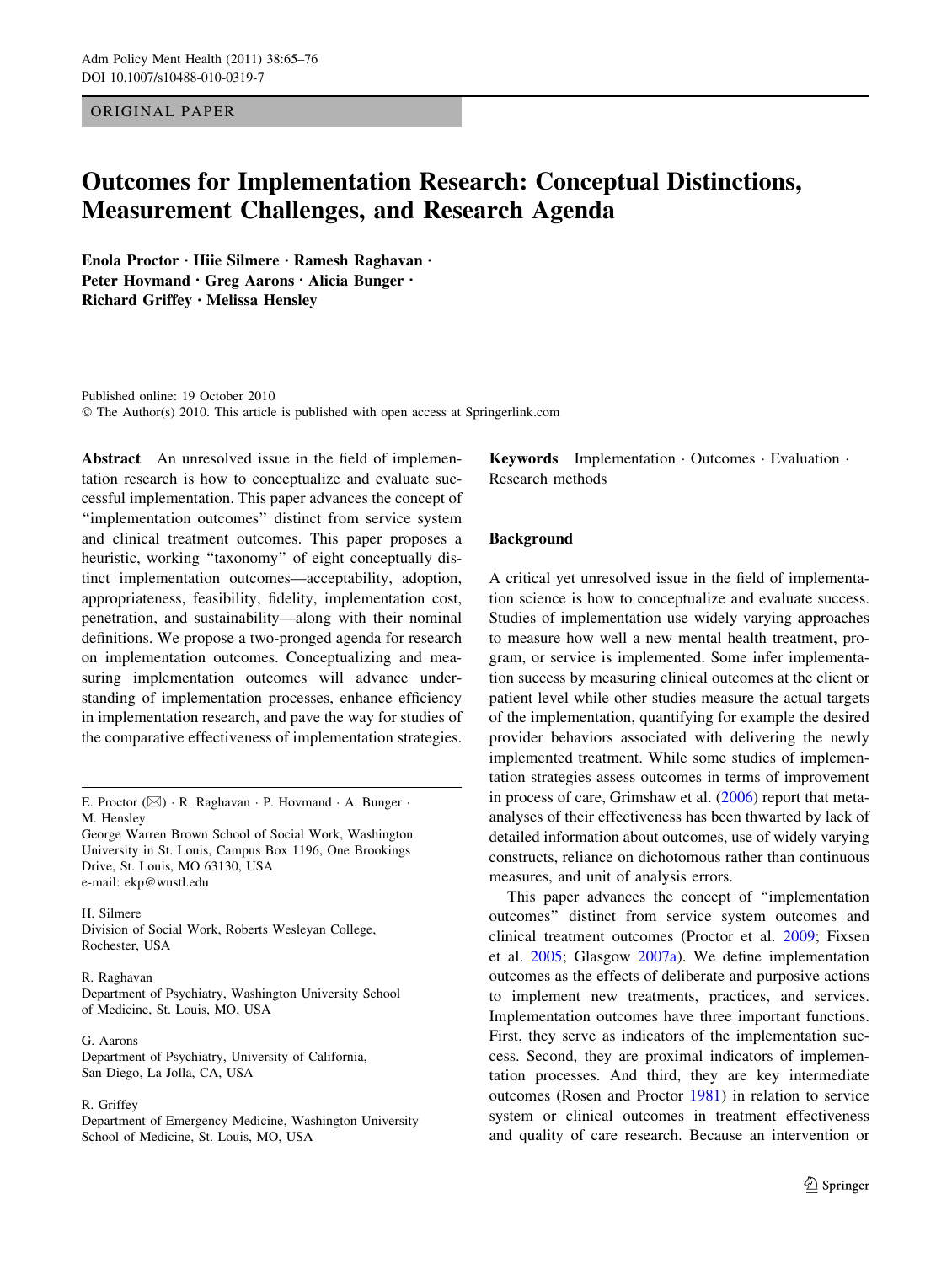treatment will not be effective if it is not implemented well, implementation outcomes serve as necessary preconditions for attaining subsequent desired changes in clinical or service outcomes.

Distinguishing implementation effectiveness from treatment effectiveness is critical for transporting interventions from laboratory settings to community health and mental health venues. When such efforts fail, as they often do, it is important to know if the failure occurred because the intervention was ineffective in the new setting (intervention failure), or if a good intervention was deployed incorrectly (implementation failure). Our current knowledge of implementation is thwarted by lack of theoretical understanding of the processes involved (Michie et al. [2009\)](#page-10-0). Conceptualizing and measuring implementation outcomes will advance understanding of implementation processes, enable studies of the comparative effectiveness of implementation strategies, and enhance efficiency in implementation research.

This paper aims to advance the ''vocabulary'' of implementation science around implementation outcomes through four specific objectives: (1) to advance conceptualization of implementation outcomes by distinguishing implementation outcomes from service and clinical outcomes; (2) to advance clarity of terminology currently used in implementation science by nominating heuristic definitions of implementation outcomes, yielding a working ''taxonomy'' of implementation outcomes; (3) to reflect the field's current language, conceptual definitions, and approaches to operationalizing implementation outcomes; and (4) to propose directions for further research to advance knowledge on these key constructs and their interrelationships.

Our objective of advancing a taxonomy of implementation outcomes is comparable to the work of Michie et al. [\(2005](#page-10-0), [2009\)](#page-10-0), Grimshaw et al. ([2006](#page-9-0)), the Cochrane group, and others who are working to develop taxonomies and common nomenclature for implementation strategies. Our work is complementary to these efforts because implementation outcomes will provide researchers with a framework for evaluating implementation strategies.

#### Conceptual Framework for Implementation Outcomes

Our understanding of implementation outcomes is lodged within a previously published conceptual framework (Proctor et al. [2009](#page-10-0)) as shown in Fig. 1. The framework distinguishes between three distinct but interrelated types of outcomes—implementation, service, and client outcomes. Improvements in consumer well-being provide the most important criteria for evaluating both treatment and implementation strategies—for treatment research, improvements are examined at the individual client level whereas improvements at the population-level (within the providing



Fig. 1 Types of outcomes in implementation research

system) are examined in implementation research. However, as we argued above, implementation research requires outcomes that are conceptually and empirically distinct from those of service and clinical effectiveness.

For heuristic purposes, our model positions implementation outcomes as preceding both service outcomes and client outcomes, with the latter sets of outcomes being impacted by the implementation outcomes. As we discuss later in this paper, interrelationships among these outcomes require conceptual mapping and empirical tests. For example, one would expect to see a treatment's strongest impact on client outcomes as an empirically supported treatment's (EST) penetration increases in a service setting—but this hypothesis requires testing. Our model derives service outcomes from the six quality improvement aims set out in the reports on crossing the quality chasm: the extent to which services are safe, effective, patientcentered, timely, efficient, and equitable (Institute of Medicine Committee on Crossing the Quality Chasm [2006](#page-10-0); Institute of Medicine Committee on Quality of Health Care in America [2001](#page-10-0)).

## Methods

The paper's methods were shaped around its overall aim: to advance clarity in the language used to describe outcomes of implementation. We convened a working group of implementation researchers to identify concepts for labeling and assessing outcomes of implementation processes. One member of the group was a doctoral student RA who coordinated, conducted, and reported on the literature search and constructed tables reflecting various iterations of the heuristic taxonomy. The RA conducted literature searches using key words and search programs to identify literature on the current state of conceptualization and measurement of these outcomes, primarily in the health and behavioral sciences. We searched in a number of databases with a particular focus on MEDLINE, CINAHL Plus, and PsycINFO. Key search terms included the name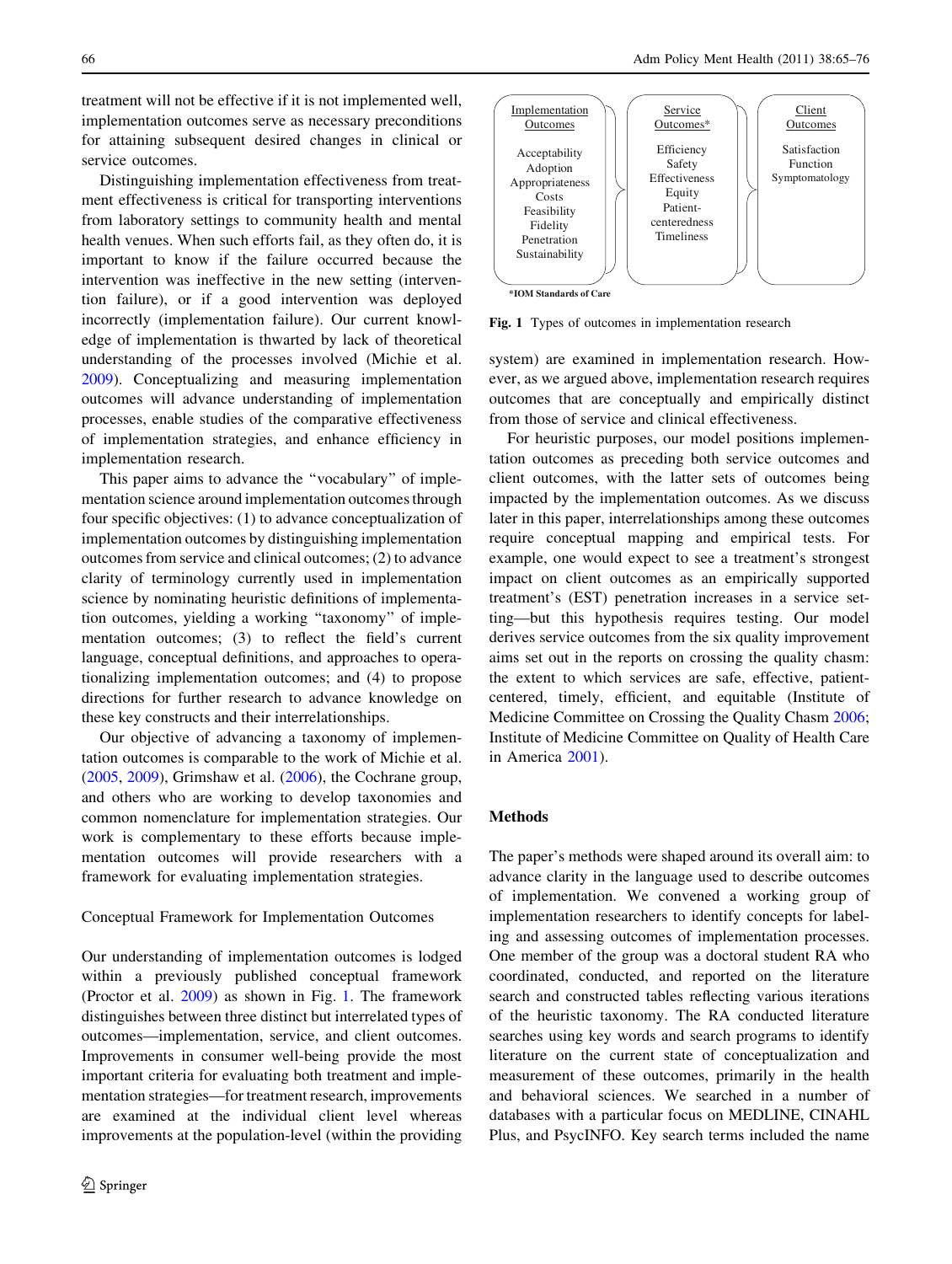of the implementation outcome (e.g., ''acceptability,'' "sustainability," etc.) along with relevant synonyms combined with any of the following: innovation, EBP, evidence based practice, and EST. We scanned the titles and abstracts of the identified sources and read the methods and background sections of the studies that measured or attempted to measure implementation outcomes. We also included information from relevant conceptual articles in the development of nominal definitions. Whereas our primary focus was on the implementation of evidence based practices in the health and behavioral sciences, the keyword ''innovation'' broadened this scope by also identifying studies that focused on other areas such as physical health that may inform implementation of mental health treatments. Because terminology in this field currently reflects widespread inconsistency, we followed leads beyond what our keyword searches ''hit'' upon. Thus we read additional articles that we found cited by authors whose work we found through our electronic searches. We also conducted searches of CRISP, TAGG, and NIH reporter and studies to identify funded mental health research studies with ''implementation'' in their titles or abstracts, to identify examples of outcomes pursued in current research.

We used a narrative review approach (Educational Research Review), which is appropriate for summarizing different primary studies and drawing conclusions and interpretation about ''what we know,'' informed by reviewers' experiences and existing theories (McPheeters et al. [2006](#page-10-0); Kirkevoid [1997\)](#page-10-0). Narrative reviews yield qualitative results, with strengths in capturing diversities and pluralities of understanding (Jones [1997](#page-10-0)). According to McPheeters et al. ([2006\)](#page-10-0), narrative reviews are best conducted by a team. Members of the working group read and reviewed conceptual and theoretical pieces as well as published reports of implementation research. As a team, we convened recurring meetings to discuss the similarities and dissimilarities. We audio-taped and transcribed meeting discussions, and a designated individual took thorough notes. Transcriptions and notes were posted on a shared computer file for member review, revision, and correction.

Group processes included iterative discussion, checking additional literature for clarification, and subsequent discussion. The aim was to collect and portray, from extant literature, the similarities and differences across investigators' use of various implementation outcomes and definitions for those outcomes. Discussions often led us to preserve distinctions between terms by maintaining in our ''nominated'' taxonomy two different implementation outcomes because the literature or our own research revealed possible conceptual distinctions. We assembled the identified constructs in the proposed heuristic taxonomy to portray the current state of vocabulary and conceptualization of terms used to assess implementation outcomes.

## Taxonomy of Implementation Outcomes

Through our process of iterative reading and discussion of the literature, we worked to nominate definitions that (1) achieve as much consistency as possible with any existing definitions (including multiple definitions we found for a single construct), yet (2) serve to sharpen distinctions between constructs that might be similar. For several of the outcomes, the literature did not offer one clear nominal definition.

Table [1](#page-3-0) depicts the resultant working taxonomy of implementation outcomes. For each implementation outcome, the table nominates a level of analysis, identifies the theoretical basis to the construct from implementation literature, shows different terms that are used for the construct in the literature, suggests the point or stage within implementation processes at which the outcome may be most salient, and lists the types of existing measures for the construct that our search identified. The implementation outcomes listed in Table [1](#page-3-0) are probably only the ''more obvious,'' and we expect that other concepts may emerge from further analysis of the literature and from the kind of empirical work we call for in our discussion below. Many of the implementation outcomes can be inferred or measured in terms of expressed attitudes and opinions, intentions, or reported or observed behaviors. We now list and discuss our nominated conceptual definitions for each implementation outcome in our proposed taxonomy. We reference similar definitions from the literature, and also comment on marked differences between our definitions and others proposed for the term.

Acceptability is the perception among implementation stakeholders that a given treatment, service, practice, or innovation is agreeable, palatable, or satisfactory. Lack of acceptability has long been noted as a challenge in implementation (Davis [1993](#page-9-0)). The referent of the implementation outcome "acceptability" (or the "what" is acceptable) may be a specific intervention, practice, technology, or service within a particular setting of care. Acceptability should be assessed based on the stakeholder's knowledge of or direct experience with various dimensions of the treatment to be implemented, such as its content, complexity, or comfort. Acceptability is different from the larger construct of service satisfaction, as typically measured through consumer surveys. Acceptability is more specific, referencing a particular treatment or set of treatments, while satisfaction typically references the general service experience, including such features as waiting times, scheduling, and office environment. Acceptability may be measured from the perspective of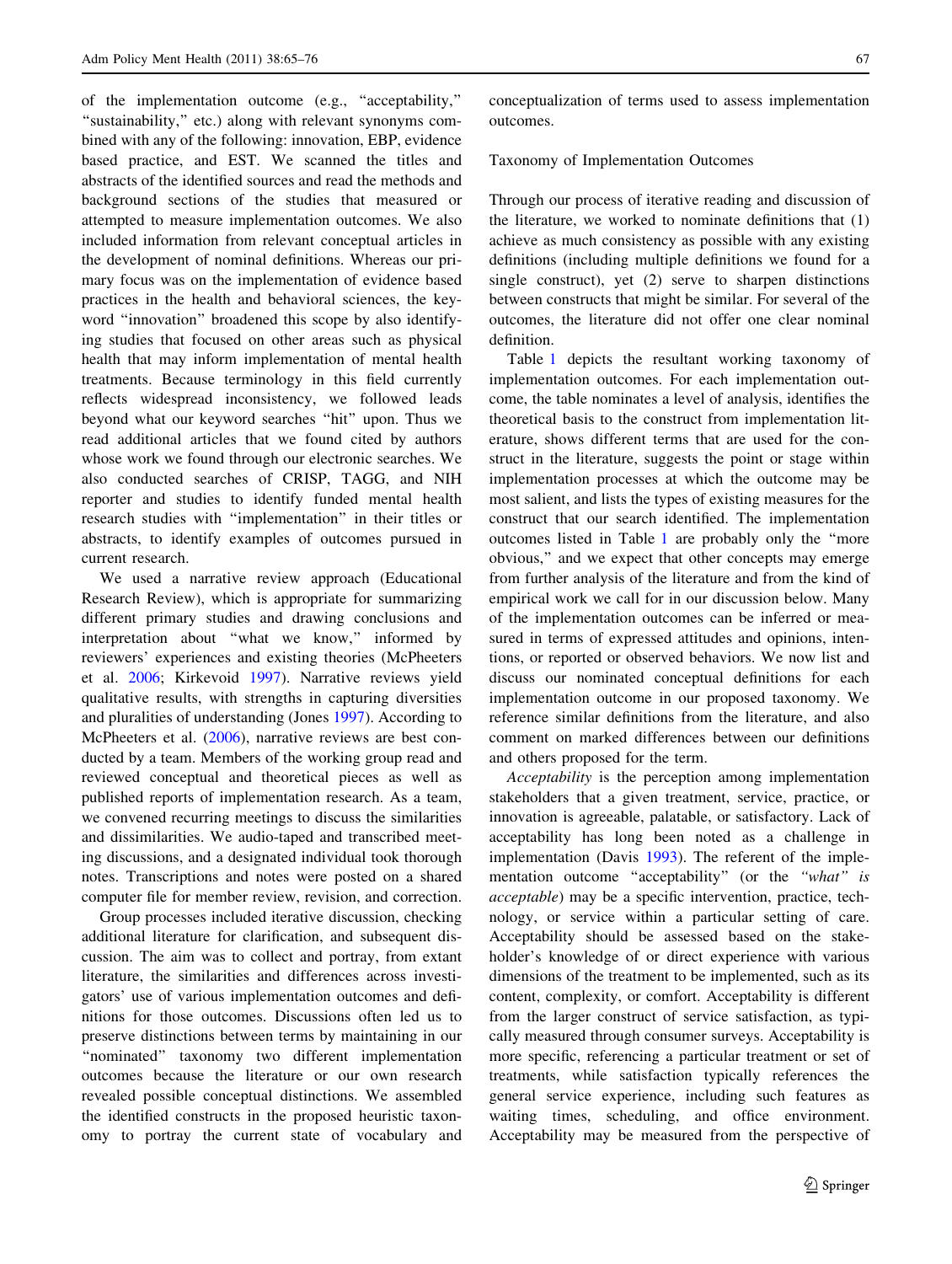<span id="page-3-0"></span>

|                           | Table 1 Taxonomy of implementation outcomes                           |                                                                                      |                                                                                                                                 |                                                                                         |                                                                                                |
|---------------------------|-----------------------------------------------------------------------|--------------------------------------------------------------------------------------|---------------------------------------------------------------------------------------------------------------------------------|-----------------------------------------------------------------------------------------|------------------------------------------------------------------------------------------------|
| Implementation<br>outcome | Level of analysis                                                     | Theoretical basis                                                                    | Other terms in literature                                                                                                       | Salience by implementation<br>stage                                                     | Available measurement                                                                          |
| Acceptability             | Individual consumer<br>Individual provider                            | "complexity" and to a<br>certain extent "relative<br>advantage"<br>Rogers:           | of the innovation (e.g. content,<br>Satisfaction with various aspects<br>complexity, comfort, delivery,<br>and credibility)     | Ongoing for penetration<br>Late for sustainability<br>Early for adoption                | Qualitative or semi-structured<br>Administrative data<br>Refused/blank<br>interviews<br>Survey |
| Adoption                  | Organization or setting<br>Individual provider                        | "trialability" (particularly for<br>RE-AIM: "adoption" Rogers:<br>adopters)<br>early | implementation; intention to try<br>Uptake; utilization; initial                                                                | Early to mid                                                                            | Qualitative or semi-structured<br>Administrative data<br>Observation<br>interviews<br>Survey   |
| Appropriateness           | Organization or setting<br>Individual consumer<br>Individual provider | "compatibility"<br>Rogers:                                                           | compatibility; suitability;<br>usefulness; practicability<br>Perceived fit; relevance;                                          | Early (prior to adoption)                                                               | Qualitative or semi-structured<br>Focus groups<br>interviews<br>Survey                         |
| Feasibility               | Organization or setting<br>Individual providers                       | "compatibility" and<br>"trialability"<br>Rogers:                                     | Actual fit or utility; suitability for<br>everyday use; practicability                                                          | Early (during adoption)                                                                 | Administrative data<br>Survey                                                                  |
| Fidelity                  | Individual provider                                                   | "implementation"<br>RE-AIM: part of                                                  | Delivered as intended; adherence;<br>integrity; quality of program<br>delivery                                                  | Early to mid                                                                            | Observation<br>Self-report<br>Checklists                                                       |
|                           | Implementation Cost Provider or providing<br>institution              | TCU Program Change Model:<br>"costs" and "resources"                                 | Marginal cost; cost-effectiveness;<br>cost-benefit                                                                              | Early for adoption and<br>Late for sustainability<br>Mid for penetration<br>feasibility | Administrative data                                                                            |
| Penetration               | Organization or setting                                               | RE-AIM: necessary for "reach"                                                        | Level of institutionalization?<br>Spread? Service access?                                                                       | Mid to late                                                                             | Case audit<br>Checklists                                                                       |
| Sustainability            | Organization or setting<br>Administrators                             | Rogers: "confirmation"<br>RE-AIM: "maintenance"                                      | integration; institutionalization;<br>sustained use; routinization;<br>Maintenance; continuation;<br>durability; incorporation; | Late                                                                                    | Semi-structured interviews<br>Questionnaires<br>Case audit<br>Checklists                       |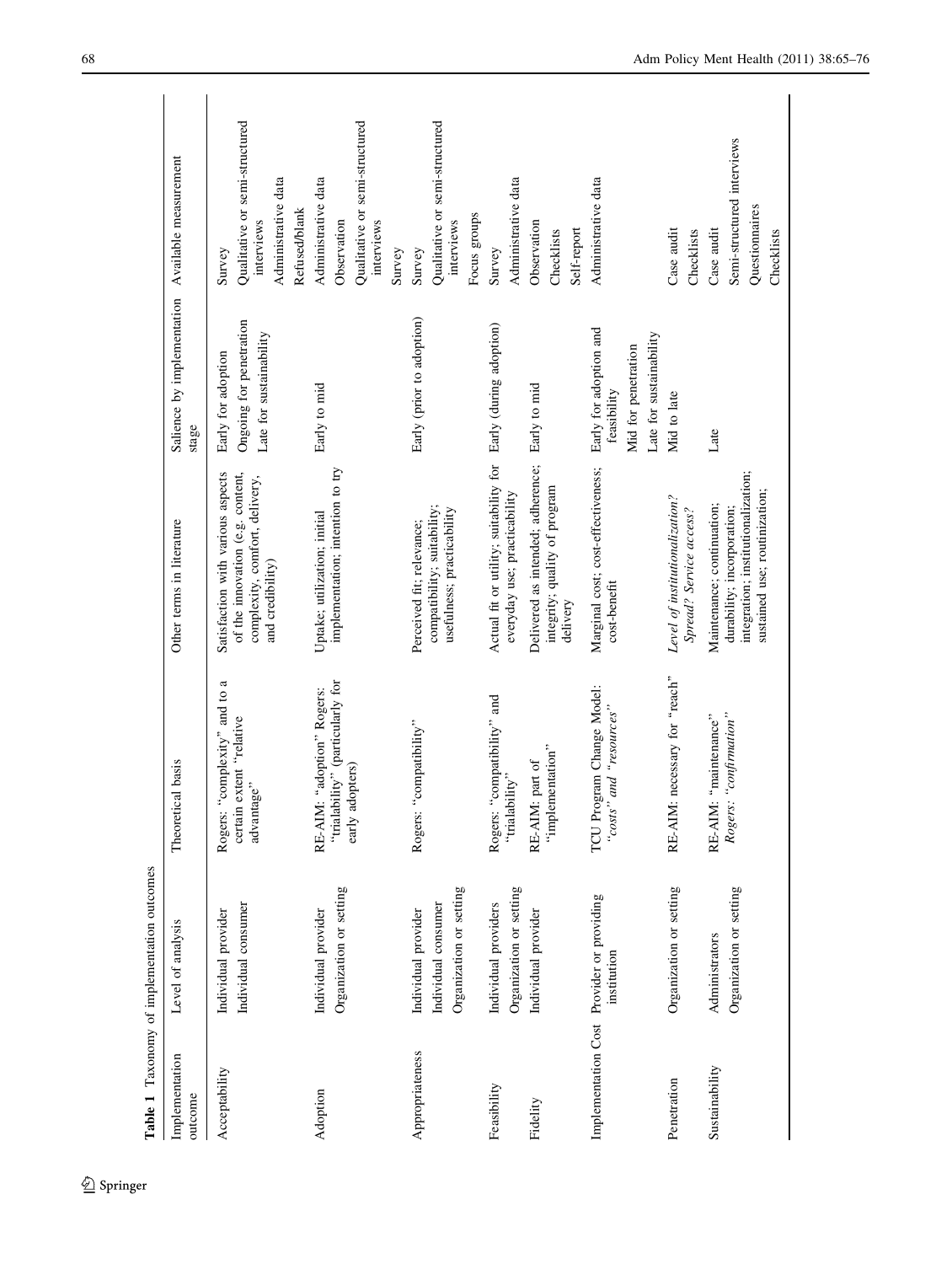various stakeholders, such as administrators, payers, providers, and consumers. We presume rated acceptability to be dynamic, changing with experience. Thus ratings of acceptability may be different when taken, for example, pre-implementation and later throughout various stages of implementation. The literature reflects several examples of measuring provider and patient acceptability. Aarons' Evidence-Based Practice Attitude Scale (EBPAS) captures the acceptability of evidence-based mental health treatments among mental health providers (Aarons [2004](#page-9-0)). Aarons and Palinkas ([2007](#page-9-0)) used semi-structured interviews to assess case managers' acceptance of evidencebased practices in a child welfare setting. Karlsson and Bendtsen ([2005\)](#page-10-0) measured patients' acceptance of alcohol screening in an emergency department setting using a 12-item questionnaire.

Adoption is defined as the intention, initial decision, or action to try or employ an innovation or evidence-based practice. Adoption also may be referred to as ''uptake.'' Our definition is consistent with those proposed by Rabin et al. [\(2008](#page-10-0)) and Rye and Kimberly [\(2007](#page-10-0)). Adoption could be measured from the perspective of provider or organization. Haug et al. ([2008\)](#page-10-0) used pre-post items to capture substance abuse providers' adoption of evidence-based practices, while Henggeler et al. [\(2008](#page-10-0)) report interview techniques to measure therapists' adoption of contingency management.

Appropriateness is the perceived fit, relevance, or compatibility of the innovation or evidence based practice for a given practice setting, provider, or consumer; and/or perceived fit of the innovation to address a particular issue or problem. ''Appropriateness'' is conceptually similar to "acceptability," and the literature reflects overlapping and sometimes inconsistent terms when discussing these constructs. We preserve a distinction because a given treatment may be perceived as appropriate but not acceptable, and vice versa. For example, a treatment might be considered a good fit for treating a given condition but its features (for example, rigid protocol) may render it unacceptable to the provider. The construct ''appropriateness'' is deemed important for its potential to capture some "pushback" to implementation efforts, as is seen when providers feel a new program is a ''stretch'' from the mission of the health care setting, or is not consistent with providers' skill set, role, or job expectations. For example, providers may vary in their perceptions of the appropriateness of programs that co-locate mental health services within primary medical, social service, or school settings. Again, a variety of stakeholders will likely have perceptions about a new treatment's or program's appropriateness to a particular service setting, mission, providers, and clientele. These perceptions may be function of the organization's culture or climate (Klein and Sorra [1996](#page-10-0)).

Bartholomew et al. ([2007\)](#page-9-0) describe a rating scale for capturing appropriateness of training among substance abuse counselors who attended training in dual diagnosis and therapeutic alliance.

Cost (incremental or implementation cost) is defined as the cost impact of an implementation effort. Implementation costs vary according to three components. First, because treatments vary widely in their complexity, the costs of delivering them will also vary. Second, the costs of implementation will vary depending upon the complexity of the particular implementation strategy used. Finally, because treatments are delivered in settings of varying complexity and overheads (ranging from a solo practitioner's office to a tertiary care facility), the overall costs of delivery will vary by the setting. The true cost of implementing a treatment, therefore, depends upon the costs of the particular intervention, the implementation strategy used, and the location of service delivery.

Much of the work to date has focused on quantifying intervention costs, e.g., identifying the components of a community-based heart health program and attaching costs to these components (Ronckers et al. [2006](#page-10-0)). These cost estimations are combined with patient outcomes and used in cost-effectiveness studies (McHugh et al. [2007](#page-10-0)). A review of literature on guideline implementation in professions allied to medicine notes that few studies report anything about the costs of guideline implementation (Callum et al. [2010](#page-9-0)). Implementing processes that do not require ongoing supervision or consultation, such as computerized medical record systems, may carry lower costs than implementing new psychosocial treatments. Direct measures of implementation cost are essential for studies comparing the costs of implementing alternative treatments and of various implementation strategies.

Feasibility is defined as the extent to which a new treatment, or an innovation, can be successfully used or carried out within a given agency or setting (Karsh [2004](#page-10-0)). Typically, the concept of feasibility is invoked retrospectively as a potential explanation of an initiative's success or failure, as reflected in poor recruitment, retention, or participation rates. While feasibility is related to appropriateness, the two constructs are conceptually distinct. For example, a program may be appropriate for a service setting—in that it is compatible with the setting's mission or service mandate, but may not be feasible due to resource or training requirements. Hides et al. [\(2007](#page-10-0)) tapped aspects of feasibility of using a screening tool for co-occurring mental health and substance use disorders.

Fidelity is defined as the degree to which an intervention was implemented as it was prescribed in the original protocol or as it was intended by the program developers (Dusenbury et al. [2003;](#page-9-0) Rabin et al. [2008](#page-10-0)). Fidelity has been measured more often than the other implementation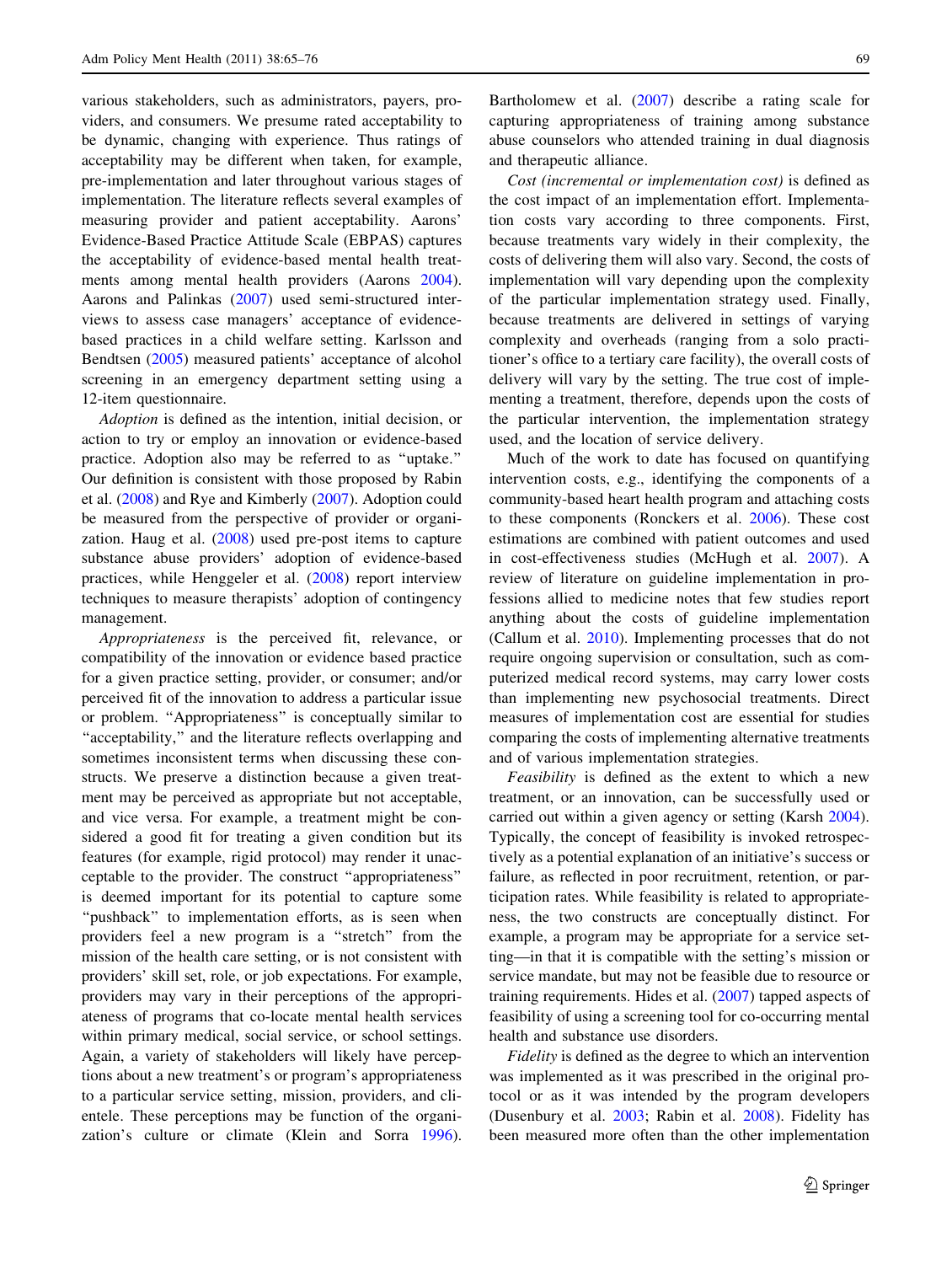outcomes, typically by comparing the original evidencebased intervention and the disseminated/implemented intervention in terms of (1) adherence to the program protocol, (2) dose or amount of program delivered, and (3) quality of program delivery. Fidelity has been the overriding concern of treatment researchers who strive to move their treatments from the clinical lab (efficacy studies) to real-world delivery systems. The literature identifies five implementation fidelity dimensions including adherence, quality of delivery, program component differentiation, exposure to the intervention, and participant responsiveness or involvement (Mihalic [2004](#page-10-0); Dane and Schneider [1998\)](#page-9-0). Adherence, or the extent to which the therapy occurred as intended, is frequently examined in psychotherapy process and outcomes research and is distinguished from other potentially pertinent implementation factors such as provider skill or competence (Hogue et al. [1996](#page-10-0)). Fidelity is measured through self-report, ratings, and direct observation and coding of audio- and videotapes of actual encounters, or provider-client/patient interaction. Achieving and measuring fidelity in usual care is beset by a number of challenges (Proctor et al. [2009;](#page-10-0) Mihalic [2004](#page-10-0); Schoenwald et al. [2005](#page-10-0)). The foremost challenge may be measuring implementation fidelity quickly and efficiently (Hayes [1998\)](#page-10-0).

Schoenwald and colleagues ([2005](#page-10-0)) have developed three 26–45-item measures of adherence at the therapist, supervisor and consultant level of implementation (available from the MST Institute [www.mstinstitute.org\)](http://www.mstinstitute.org). Ratings are obtained at regular intervals, enabling examination of the provider, clinical supervisor, and consultant. Other examples from the mental health literature include Bond et al. [\(2008](#page-9-0)) 15-item Supported Employment Fidelity Scale (SE Fidelity Scale) and Hogue et al. ([2008\)](#page-10-0) Therapist Behavior Rating Scale-Competence (TBRS-C), an observational measure of fidelity in evidence based practices for adolescent substance abuse treatment.

Penetration is defined as the integration of a practice within a service setting and its subsystems. This definition is similar to (Stiles et al. [2002\)](#page-10-0) notion of service penetration and to Rabin et al.s' [\(2008](#page-10-0)) notion of niche saturation. Studying services for persons with severe mental illness, Stiles et al. ([2002\)](#page-10-0) apply the concept of service penetration to service recipients (the number of eligible persons who use a service, divided by the total number of persons eligible for the service). Penetration also can be calculated in terms of the number of providers who deliver a given service or treatment, divided by the total number of providers trained in or expected to deliver the service. From a service system perspective, the construct is also similar to "reach" in the RE-AIM framework (Glasgow [2007b](#page-9-0)). We found infrequent use of the term penetration in the implementation literature; though studies seemed to tap into this construct with terms such a given treatment's level of institutionalization.

Sustainability is defined as the extent to which a newly implemented treatment is maintained or institutionalized within a service setting's ongoing, stable operations. The literature reflects quite varied uses of the term ''sustainability,'' but our proposed definition incorporates aspects of those offered by Johnson et al. [\(2004](#page-10-0)), Turner and Sanders [\(2006](#page-10-0)), Glasgow et al. [\(1999](#page-9-0)), Goodman et al. ([1993\)](#page-9-0), and Rabin et al. [\(2008](#page-10-0)). Rabin et al. [\(2008](#page-10-0)) emphasizes the integration of a given program within an organization's culture through policies and practices, and distinguishes three stages that determine institutionalization: (1) passage (a single event such as transition from temporary to permanent funding), (2) cycle or routine (i.e., repetitive reinforcement of the importance of the evidence-based intervention through including it into organizational or community procedures and behaviors, such as the annual budget and evaluation criteria), and (3) niche saturation (the extent to which an evidence-based intervention is integrated into all subsystems of an organization). Thus the outcomes of ''penetration'' and ''sustainability'' may be related conceptually and empirically, in that higher penetration may contribute to long-term sustainability. Such relationships require empirical test, as we elaborate below. Indeed Steckler et al. [\(1992](#page-10-0)) emphasize sustainability in terms of attaining long-term viability, as the final stage of the diffusion process during which innovations settle into organizations. To date, the term sustainability appears more frequently in conceptual papers than actual empirical articles measuring sustainability of innovations. As we discuss below, the literature often uses the same term (niche saturation, for example) to reference multiple implementation outcomes, underscoring the need for conceptual clarity as we seek to advance in this paper.

# Research Agenda to Advance Implementation **Outcomes**

Advancing the conceptualization, measurement, and empir– ical understanding of implementation outcomes requires research on several critical issues. We propose two major themes for this research—(1) conceptualization and measurement, and (2) theory building—and identify important issues within each of these themes.

Research on Conceptualization and Measurement of Implementation Outcomes

Research on several fronts is required to advance the conceptual and measurement properties of implementation outcomes, five of which we identify and discuss.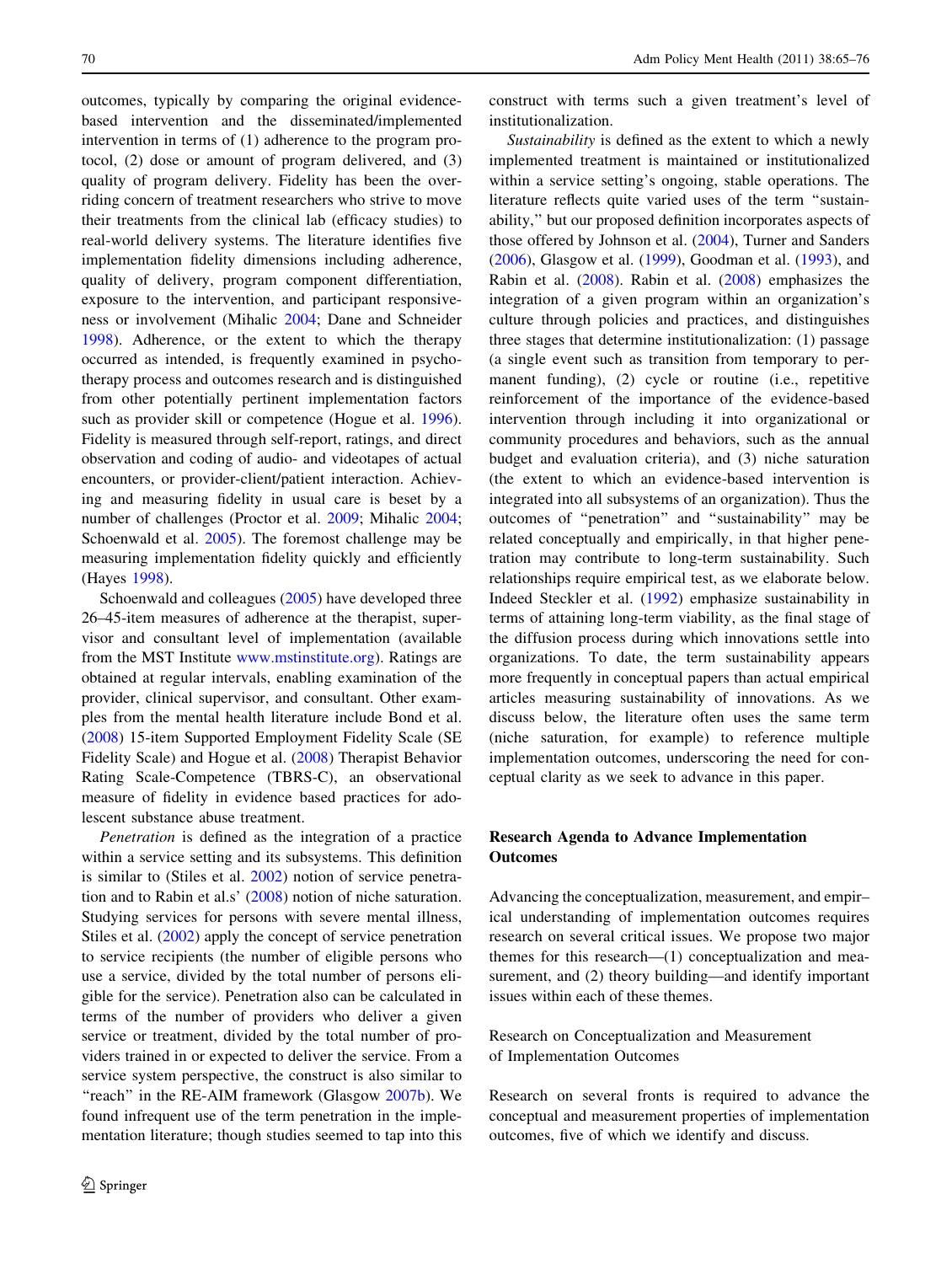#### Consistency of Terminology

For each outcome listed in Table [1,](#page-3-0) we found literature using different and sometimes inconsistent terminology. Sometimes studies used different labels for what appear to be the same construct. In other cases, studies used one term for a label or nominal definition but a different term for operationalizing or measuring the same construct. This problem was pronounced for three implementation outcomes—acceptability, appropriateness, and feasibility. These constructs were frequently used interchangeably or measured under the common generic label as client or provider perceptions, reactions, and attitudes toward, or satisfaction with various aspects of the innovation, EST, or clinical practice guidelines. For example, Graham et al. [\(2007](#page-9-0)) assessed doctors' attitudes and perceptions toward clinical practice guidelines with a survey that tapped all three of these outcomes, although none of them were explicitly labeled as such: acceptability (e.g. perceived quality of and confidence in guidelines), appropriateness (e.g. perceived usefulness of guidelines), and feasibility (e.g. these guidelines provide recommendations that are implementable). Other studies interchanged the terms for acceptability and feasibility within the same article. For example, Wilkie et al. [\(2003](#page-11-0)) begin by describing the measurement of ''usability'' (of a computerized innovation), including its ''acceptability'' to clients but later use the findings to conclude that the innovation was feasible.

While language inconsistency is typical in most stilldeveloping fields, implementation research may be particularly susceptible to this problem. No one discipline is ''home'' to implementation research. Studies are conducted across a broad range of disciplines, published in a scattered set of journals, and consequently are rarely cross referenced. Beyond mental health, we found articles referencing these implementation outcomes in physical health, smoking cessation, cancer, and substance abuse literatures, addressing a wide variety of topics.

Clearly, the field of implementation science now has only the beginnings of a common language to characterize implementation outcomes, a situation that thwarts the conceptual and empirical advancement of the field but could be overcome by use of a common lexicon. Just as Michie et al. [\(2009](#page-10-0)) state the ''imperative that there be a consensual, common language'' (p. 4) to describe behavior change techniques, so is common language needed for implementation outcomes.

## Referent for Rating the Outcome

Several of the proposed implementation outcomes could be used to rate (1) a specific treatment; (2) the implementation strategy used to introduce that treatment into the care setting; or (3) a broad effort to implement several new treatments at once. A lingering issue for the field is whether implementation processes should be tackled and studied specifically (one new treatment) or in a more generalized way (the extent to which a system's care is evidence-based or guideline congruent). Understanding the optimal specificity of the referent for a given implementation outcome is critical for measurement. As a beginning step, researchers should report the referent for all implementation outcomes measured.

### Level of Analysis for Outcomes

Implementation of new treatments is an inherently multilevel enterprise, involving provider behavior, care organization, and policy (Proctor et al. [2009](#page-10-0); Raghavan et al. [2008](#page-10-0)). Implementation outcomes are important at each level of change, but the research has yet to determine which level or unit of analysis is most appropriate for particular implementation outcomes. Certain outcomes, such as acceptability, may be most appropriate for individual level analysis (for example, providers, consumers), while others, such as penetration may be more appropriate for aggregate analysis, at the level of the health care organization. Currently, very few studies reporting implementation outcomes specify the level of measurement, nor do they address issues of aggregation within or across levels.

Construct validity. The constructs reflected in Table [1](#page-3-0) and the terms employed in our taxonomy of implementation outcomes derive largely from the research literature. Yet it is important to also understand outcome perceptions and preferences through the voice of those who design and deliver health care. Qualitative data, reflecting language used by various stakeholders as they think and talk about implementation processes, is important for validating implementation outcome constructs. Through in-depth interviews, stakeholders' cognitive representations and mental models of outcomes can be analyzed through such methods as cultural domain analysis (CDA). A ''cultural domain'' refers to a set of words, phrases, and/or concepts that link together to form a single conceptual subject (Luke [2004](#page-10-0); Bates and Sarkar [2007\)](#page-9-0), and methods for CDA, such as free-listing and pile-sorting, have been used since the 1970s (Bates and Sarkar [2007](#page-9-0)). While primarily used in anthropology, CDA is aptly suited for health services research that endeavors to understand how stakeholders conceptualize implementation outcomes, informing the generation of definitions of implementation outcomes. The actual words used by stakeholders may or may not reflect the terms used in academic literature and reflected in our proposed taxonomy (acceptability, appropriateness, feasibility, adoption, fidelity, penetration, sustainability and costs). But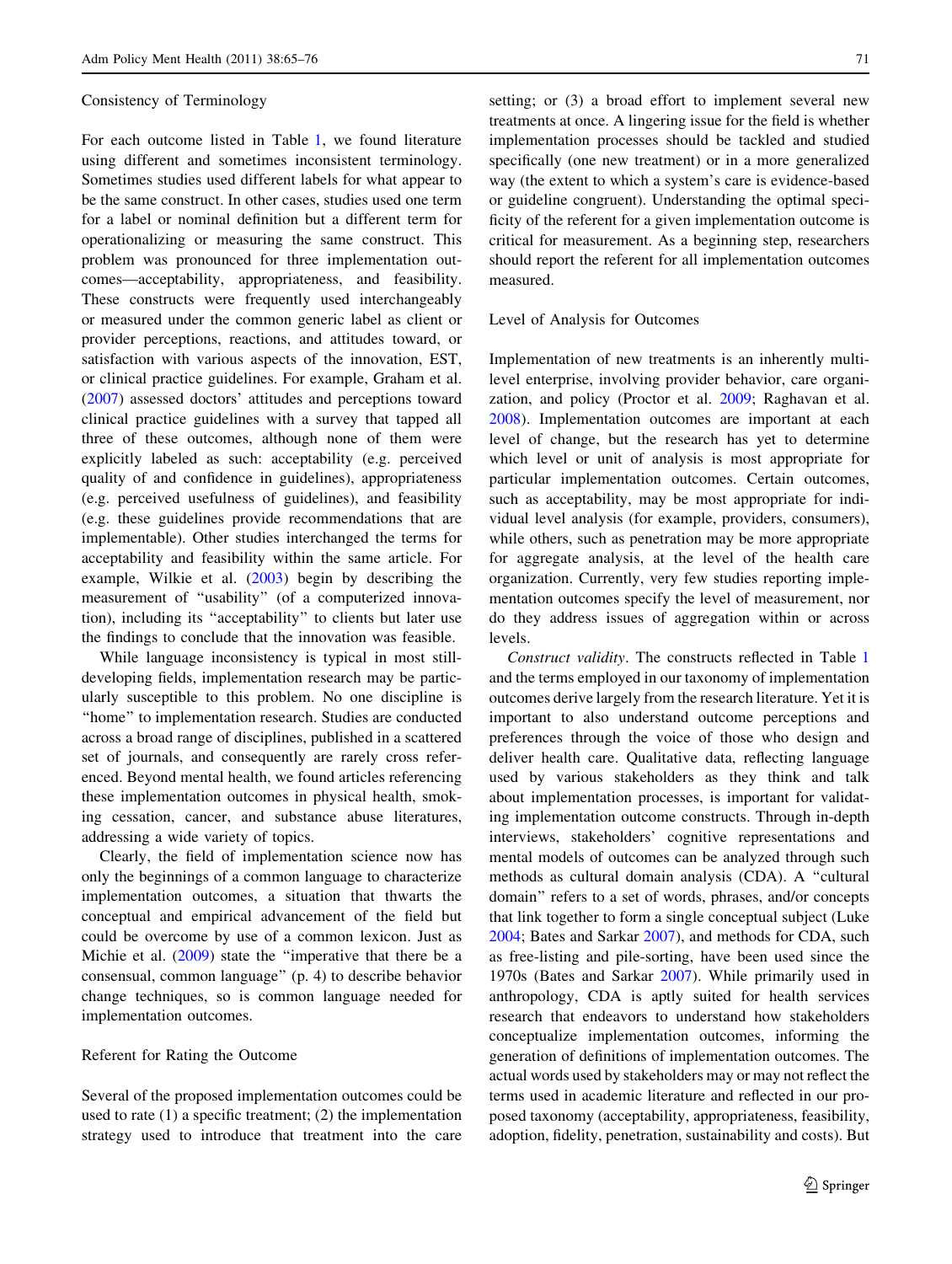such research can identify the terms and distinctions that are meaningful to implementation stakeholders.

## Measurement Properties of Implementation Outcomes

The literature reflects a wide array of approaches for measuring implementation outcomes, ranging from qualitative, quantitative survey, and record archival. Michie et al. [\(2007](#page-10-0)) studied perceived difficulties implementing a mental health guideline, coding respondent descriptions of implementation difficulties as 0, 0.5, or 1. Much measurement has been "home-grown," with virtually no work on the psychometric properties or measurement rigor. Measurement development is needed to enhance the portability and usefulness of implementation outcomes in real world settings of care. Measures used in efficacy research will likely prove too cumbersome for real-world studies of implementation. For example, detailed assessment of fidelity through coding of encounter videotapes would be too time-intensive for a multi-agency study assessing fidelity of treatment implementation.

# Theory-Building Research

Research is also needed to advance our theoretical understanding of the implementation process. Empirical studies of the five issues we list here will inform theory, illuminate the ''black box'' of implementation processes, and help shape models for developing and testing implementation strategies.

## Salience of Implementation Outcomes to Stakeholders

Any effort to implement change in care involves a range of stakeholders, including the treatment developers who design and test the effectiveness of ESTs, policy makers who design and pay for service, administrators who shape program direction, providers and supervisors, patients/clients/consumers and their family members, and interested community members and advocates. The success of efforts to implement evidence-based treatment may rest on their congruence with the preferences and priorities of those who shape, deliver, and participate in care. Implementation outcomes may be differentially salient to various stakeholders, just as the salience of clinical outcomes varies across stakeholders (Shumway et al. [2003\)](#page-10-0). For example, implementation cost may be most important to policy makers and program directors, feasibility may be most important to direct service providers, and fidelity may be most important to treatment developers. To ensure applicability of implementation outcomes across a range of settings and to maximize their external validity, all stakeholder groups and priorities should be represented in this research.

Salience of Implementation Outcomes by Point in the Implementation Process

The implementation of any new treatment or service is widely recognized as a process, involving a sequence of activities, beginning with initial considerations of what and how to change current care. Chamberlain has identified ten steps for the implementation of an evidence-based treatment, Multidimensional Treatment Foster Care (MTFC), beginning with consideration of adopting MTFC and concluding when a service site meets certification criteria for delivering the treatment (Chamberlain et al. [2008](#page-9-0)). As we suggest in Table [1,](#page-3-0) certain implementation outcomes may be more important at some phases of implementation process than at other phases. For example, feasibility may be most important once organizations and providers try new treatments. Later, it may be a ''moot point,'' once the treatment—initially considered novel or unknown—has become part of normal routine.

The literature suggests that studies usually capture fidelity during initial implementation, while adoption is often assessed at 6 (Waldorff et al. [2008](#page-10-0)), 12 (Adily et al. [2004](#page-9-0); Fischer et al. [2008\)](#page-9-0), or 18 months (Cooke et al. [2001](#page-9-0)) after initial implementation. But most studies fail to specify a timeframe or are inconsistent in choice of a time point in the implementation process for measuring outcomes. Research is needed to explore these issues, particularly longitudinal studies that measure multiple implementation outcomes before, during, and after implementation of a new treatment. Such research may reveal ''leading'' and ''lagging'' indicators of implementation success. For example, if acceptability increases for several months, following which penetration increases, then we may view acceptability as a leading indicator of penetration. Leading indicators can be useful for managing the implementation process as they signal future trends.

Where leading indicators may identify future trends, lagging indicators reflect delays between when changes happen and when they can be observed. For example, sustainability may be observed only well into, or even after the implementation process. Being aware of lagging indicators of implementation success may help managers avoid over-reacting to slow change and wait for evidence of what may soon prove to be successful implementation.

# Modeling Interrelationships Among Implementation **Outcomes**

Our team's observations of implementation suggest that implementation outcomes are themselves interrelated in dynamic and complex ways (Woolf [2008;](#page-11-0) Repenning [2002](#page-10-0); Hovmand and Gillespie [2010;](#page-10-0) Klein and Knight [2005\)](#page-10-0) and are likely to change throughout an agency's process to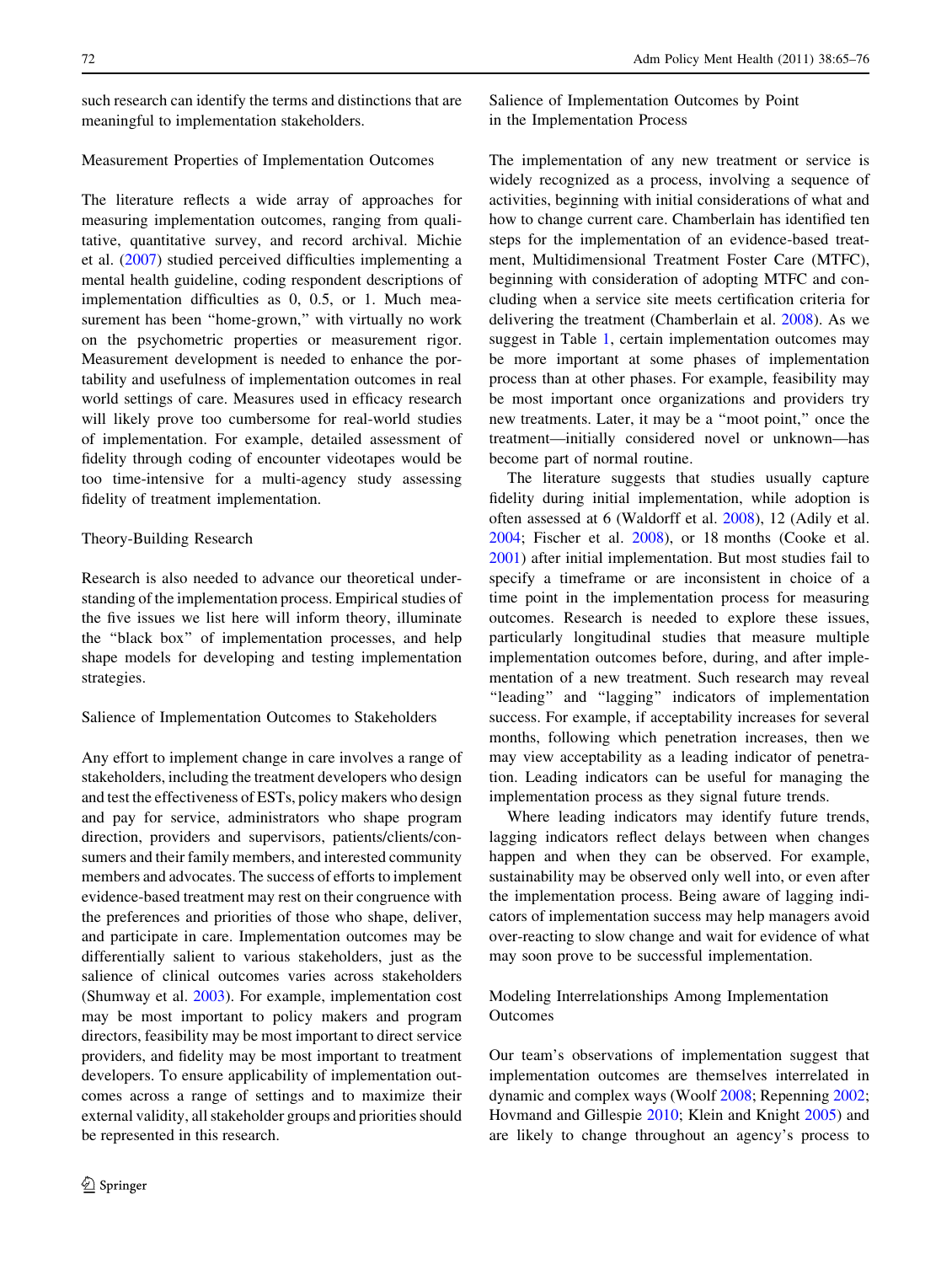adopt and implement ESTs. For example, the perceived appropriateness, feasibility, and implementation cost associated with an intervention will likely bear on ratings of the intervention's acceptability. Acceptability, in turn, will likely affect adoption, penetration, and sustainability. Similarly, consistent with Rogers' theory of the diffusion of innovation, the ability to adopt or adapt an innovation for local use may increase its acceptability (Rogers [1995](#page-10-0)). This suggests that when providers believe they do not have to implement a treatment ''by the book'' (or with precise fidelity), they may rate the treatment as more acceptable.

Modeling the interrelationships between implementation outcomes will also inform their definitional boundaries and thus shape the taxonomy. For example, if two outcomes which we now define as distinct concepts are shown through research to always occur together, the empirical evidence would suggest that the concepts are really the same thing and should be combined. Similarly, if two of the outcomes are shown to have different empirical patterns, evidence would confirm their conceptual distinction.

## Modeling Attainment of Implementation Outcomes

Once researchers have advanced consistent, valid, and efficient measures for implementation outcomes, the field will be equipped to conduct important research treating these constructs as dependent variables, in order to identify correlates or predictors of their attainment. Their measurement will enable research to determine which features of a treatment itself or which implementation strategies help make new treatments acceptable, feasible to implement, or sustainable over time. The diffusion of innovation literature posits that the implementation outcome, adoption of an EST, is a function of such factors as perceived need to do things differently (Rogers [1995\)](#page-10-0) perception of the new treatment's comparative advantage (Frambach and Schillewaert [2002;](#page-9-0) Henggeler et al. [2002\)](#page-10-0) and as easy to understand (Berwick [2003](#page-9-0)). Such suppositions require empirical test using measures of implementation outcomes.

# Using Implementation Outcomes to Model Implementation Success

Reliable, valid measures of implementation outcomes will enable empirical testing of the success of efforts to implement new treatments, and pave the way for comparative effectiveness research on implementation strategies. In most current initiatives to move evidence-based treatments into community care settings, the success of the implementation is assumed and evaluated from data on clinical outcomes. We believe that an exclusive focus on clinical outcomes thwarts understanding the process of implementation, as well as the effects of contextual factors that must be addressed and that are captured in implementation outcomes.

Established evidence for a ''proven'' treatment does not ensure successful implementation. Implementation also requires addressing a number of important contextual factors, such as provider attitudes, professional behavior, and the service system. Constructs in the proposed taxonomy of implementation outcomes have potential to capture those provider attitudes (acceptability) and behaviors (adoption, uptake) as well as contextual factors (system penetration, appropriateness, implementation cost).

For purposes of stimulating debate and future research, we suggest that successful implementation be considered in light of a ''portfolio'' of factors, including the effectiveness of the treatment to be implemented and implementation outcomes such as included in our taxonomy. For example, implementation success  $(I, \text{in the equation below})$  could be modeled to reflect  $(1)$  the effectiveness  $(E)$  of the treatment being implemented, plus (2) implementation factors (IO's), which heretofore have been insufficiently conceptualized, distinguished, and measured and rarely used to guide implementation decisions.

 $I = fE + IO's$ 

For example, in situation "A", an evidence-based treatment may be highly effective but given its high cost, only mildly acceptable to key stakeholders and low in sustainability. The overall potential success of implementation in this case might be modeled as follows:

```
Implementation success = f of effectiveness ( = high)
               + acceptability ( = moderate)
               + sustainability (low).
```
In situation "B", a given treatment might be only moderately effective but highly acceptable to stakeholders because current care is poor, the treatment is inexpensive, and current training protocols ensure high penetration through providers. This treatment's potential might be modeled in the following equation:

Implementation success =

- $f$  of treatment effectiveness (moderate)
- + acceptability  $(high)$  + potential to improve care  $(high)$
- $+$  penetration (high).

Thus using implementation outcomes, the success of implementation may be modeled and tested, thereby making decisions about what to implement more explicit and transparent.

To increase the success of implementation, implementation strategies need to be employed strategically. For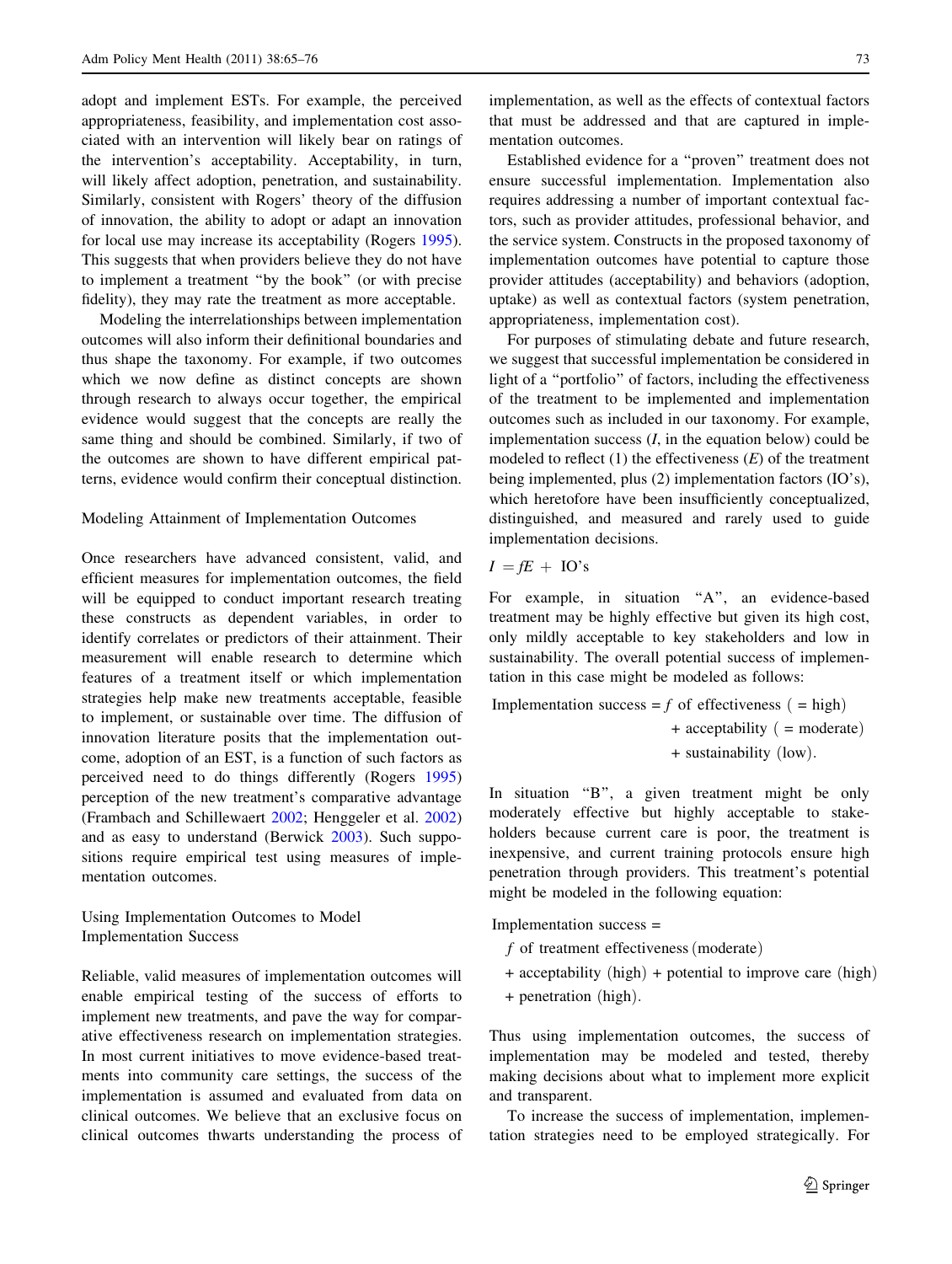<span id="page-9-0"></span>example, implementation strategies could be employed to increase provider acceptance, improve penetration, reduce implementation costs, and achieve sustainability of the treatment being implemented. Understanding how to achieve implementation outcomes requires the kind of work now underway by Michie et al. [\(2009](#page-10-0)) advance a taxonomy of implementation strategies and reflect their demonstrated effects.

## Summary and Implications

The science of implementation cannot be advanced without attention to implementation outcomes. All studies of implementation should explicate and measure implementation outcomes. Given the rudimentary state of the field, we chose a narrative approach to reviewing the literature and constructing a taxonomy. Our purpose is to advance the clarity of language, provoke debate, and stimulate more systematic work toward the aims of advancing the conceptual, linguistic, and methodological clarity in the field. A taxonomy of implementation outcomes can help organize the key variables and frame research questions required to advance implementation science. Their measurement and empirical test can help specify the mechanisms and causal relationships within implementation processes and advance an evidence base around successful implementation.

Acknowledgments Preparation of this manuscript was supported by grants P30 MH068579 and UL1RR024992.

Open Access This article is distributed under the terms of the Creative Commons Attribution Noncommercial License which permits any noncommercial use, distribution, and reproduction in any medium, provided the original author(s) and source are credited.

#### References

- Aarons, G. A. (2004). Mental health provider attitudes toward adoption of evidence-based practice: The evidence-based practice attitude scale (EBPAS). Mental Health Service Research, 6(2), 61–74.
- Aarons, G. A., & Palinkas, L. A. (2007). Implementation of evidencebased practice in child welfare: Service provider perspectives. Mental Health Services Research, 34, 411–419.
- Adily, A., Westbrook, J., Coiera, E., & Ward, J. (2004). Use of online evidence databases by Australian public health practitioners. Medical Informatics & the Internet in Medicine, 29(2), 127–136.
- Bartholomew, N. G., Joe, G. W., Rowan-Szal, G. A., & Simpson, D. D. (2007). Counselor assessments of training and adoption barriers. Journal of Substance Abuse Treatment, 33, 193–199.
- Bates, D. M., & Sarkar, D. (2007). lme4: Linear mixed-effects models using S4 classes. R Package Version, 0, 99875–99876.
- Berwick, D. M. (2003). Disseminating innovations in health care. Journal of the American Medical Association, 289(15), 1969– 1975.
- Bond, G. R., McHugo, G. J., Becker, D. R., Rapp, C. A., & Whitley, R. (2008). Fidelity of supported employment: Lessons learned from the national evidence-based practice project. Psychiatric Rehabilitation Journal, 31(4), 300–305.
- Callum, P., Iger, J., Ray, M., Sims, C. A., & Falk, R. E. (2010). Outcome and experience of implementing spinal muscular atrophy carrier screening on sperm donors. Fertility and Sterility, 94(5), 1912–1914.
- Chamberlain, P., Brown, C. H., Saldana, L., Reid, J., Wang, W., Marsenich, L., et al. (2008). Engaging and recruiting counties in an experiment on implementing evidence-based practice in California. Administration and Policy In Mental Health, 35, 250–260.
- Cooke, M., Mattick, R. P., & Walsh, R. A. (2001). Implementation of the 'fresh start' smoking cessation programme to 23 antenatal clinics: A randomized controlled trial investigating two methods of dissemination. Drug and Alcohol Review, 20, 19–28.
- Dane, A. V., & Schneider, B. H. (1998). Program integrity in primary and early secondary prevention: Are implementation effects out of control? Clinical Psychology Review, 18, 23–45.
- Davis, F. (1993). User acceptance of information technology: System characteristics, user perceptions and behavioral impacts. International Journal of Man-Machine Studies, 38, 475–487.
- Dusenbury, L., Brannigan, R., Falco, M., & Hansen, W. B. (2003). A review of research on fidelity of implementation: Implications for drug abuse prevention in school settings. Health Education Research, 18(2), 237–256.
- Fischer, M. A., Vogeli, C., Stedman, M. R., Ferris, T. G., & Weissman, J. S. (2008). Uptake of electronic prescribing in community-based practices. Journal of General Internal Medicine, 23(4), 358–363.
- Fixsen, D. L., Naoom, S. F., Blasé, K. A., Friedman, R. M., & Wallace, F. (2005). Implementation research: A synthesis of the literature (No. FMHI Publication #231). Tampa, FL: University of South Florida, Louis de la Parte Florida Mental Health Institute, National Implementation Research Network.
- Frambach, R. T., & Schillewaert, N. (2002). Organizational innovation adoption: A multi-level framework of determinants and opportunities for future research. Journal of Business Research Special Issue: Marketing Theory in the Next Millennium, 55, 163–176.
- Glasgow, R. E. (2007a). eHealth evaluation and dissemination research. American Journal of Preventive Medicine, 32(5S), S119–S126.
- Glasgow, R. E. (2007b). The RE-AIM model for planning, evaluation and reporting on implementation and dissemination research. Paper presented at the NIH Conference on Building the Science of Dissemination and Implementation in the Service of Public Health: Bethesda, MD.
- Glasgow, R. E., Vogt, T. M., & Boles, S. M. (1999). Evaluating the public health impact of health promotion interventions: The RE-AIM framework. American Journal of Public Health, 89, 1322–1327.
- Goodman, R. M., McLeroy, K. R., Steckler, A. B., & Hoyle, R. H. (1993). Development of level of institutionalization scales for health promotion programs. Health Education Quarterly, 20(2), 161–179.
- Graham, I. D., Brouwers, M., Davies, C., & Tetroe, J. (2007). Ontario doctors' attitudes toward and use of clinical practice guidelines in oncology. Journal of Evaluation in Clinical Practice, 13(4), 607–615.
- Grimshaw, J., Eccles, M., Thomas, R., MacLennan, G., Ramsay, C., Fraser, C., et al. (2006). Toward evidence-based quality improvement: Evidence (and its limitations) of the effectiveness of guideline dissemination and implementation strategies 1966–1998. Journal of General Internal Medicine, 21, S14–S20.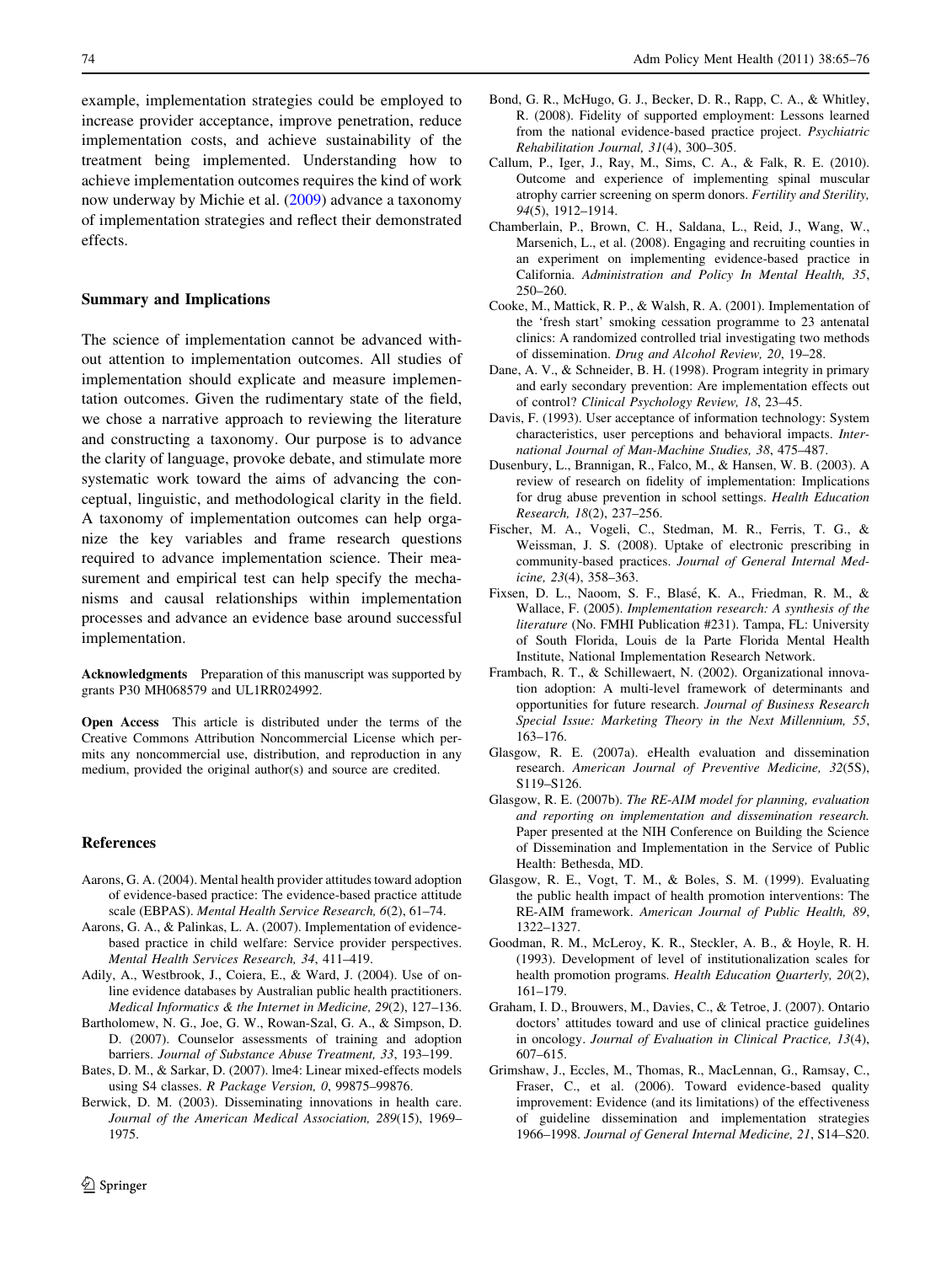- <span id="page-10-0"></span>Haug, N. A., Shopshire, M., Tajima, B., Gruber, V., & Guydish, J. (2008). Adoption of evidence-based practices among substance abuse treatment providers. Journal of Drug Education, 38(2), 181–192.
- Hayes, S. C. (1998). President's message: Dissemination research now. The Behavior Therapist, 21(9), 166–169.
- Henggeler, S. W., Lee, T., & Burns, J. A. (2002). What happens after the innovation is identified? Clinical Psychology: Science & Practice, 9(2), 191–194.
- Henggeler, S. W., Chapman, J. E., Rowland, M. D., Halliday-Boykinds, C. A., Randall, J., Shackelford, J., et al. (2008). Statewide adoption and initial implementation of contingency management for substance-abusing adolescents. Journal of Consulting and Clinical Psychology, 76(4), 556–567.
- Hides, L., Lubman, D. I., Elkins, K., Catania, L. S., & Rogers, N. (2007). Feasibility and acceptability of a mental health screening tool and training programme in the youth alcohol and other drug (AOD) sector. Drug and Alcohol Review, 26, 509–515.
- Hogue, A., Liddle, H. A., & Rowe, C. (1996). Treatment adherence process research in family therapy: A rationale and some practical guidelines. Psychotherapy, 33(2), 332–345.
- Hogue, A., Dauber, S., Chincilla, P., Fried, A., Henderson, C., Inclan, J., et al. (2008). Assessing fidelity in individual and family therapy for adolescent substance abuse. Journal of Substance Abuse Treatment, 35, 137–147.
- Hovmand, P. S., & Gillespie, D. F. (2010). Implementation of evidence based practice and organizational performance. Journal of Behavioral Health Services & Research, 37(1), 79–94.
- Institute of Medicine Committee on Crossing the Quality Chasm. (2006). Adaption to mental health and addictive disorder: Improving the quality of health care for mental and substanceuse conditions. Washington, DC: Institute of Medicine, National Academies Press.
- Institute of Medicine Committee on Quality of Health Care in America. (2001). Crossing the quality chasm: A new health system for the 21st century. Washington, DC: Institute of Medicine, National Academy Press.
- Johnson, K., Hays, C., Center, H., & Daley, C. (2004). Building capacity and sustainable prevention innovations: A sustainability planning model. Evaluation Program Planning, 27, 135–149.
- Jones, K. (1997). Mission drift in qualitative research, or moving toward a systematic review of qualitative studies. The Qualitative Report, 9(1), 95–112.
- Karlsson, A., & Bendtsen, P. (2005). Acceptability of a computerized alcohol screening and advice routine in an emergency department settinga patient perspective. Addictive Behaviors, 30, 767–776.
- Karsh, B. T. (2004). Beyond usability: Designing effective technology implementation systems to promote patient safety. Quality and Safety in Health Care, 13, 388–394.
- Kirkevoid, M. (1997). Integrative nursing research—an important strategy to further the development of nursing science and practice. Journal of Advanced Nursing, 25, 977–984.
- Klein, K. J., & Knight, A. P. (2005). Innovation implementation: Overcoming the challenge. Current Directions in Psychological Science, 14(5), 243–246.
- Klein, K. J., & Sorra, J. S. (1996). The challenge of innovation implementation. (Special topic forum on the management of innovation). Academy of Management Review, 21(4), 1055–1081.
- Luke, D. A. (2004). Multilevel modeling. Sage University Papers Series on Quantitative Applications in the Social Sciences. Thousand Oaks, CA: Sage.
- McHugh, R. K., Otto, M. W., Barlow, D. H., Gorman, J. M., Shear, M. K., & Woods, S. W. (2007). Cost-efficacy of individual and combined treatments for panic disorder. The Journal of Clinical Psychiatry, 68(7), 1038–1044.
- McPheeters, M. L., Briss, P., Teutsch, S. J., & Truman, B. (2006). Systematic reviews in public health. In R. C. Brownson & D. B. Petitti (Eds.), Applied epidemiology: Theory to practice (2nd ed., pp. 99–124). New York: Oxford University Press.
- Michie, S., Johnson, M., Abraham, C., Lawton, R., Parker, D., & Walker, A. (2005). Making psychological theory useful for implementing evidence based practice: A consensus approach. Quality and Safety in Health Care, 14(1), 26–33.
- Michie, S., Pilling, S., Garety, P., Whitty, P., Eccles, M. P., Johnston, M., et al. (2007). Difficulties implementing a mental health guideline: An exploratory investigation using psychosocial theory. Implementation Science, 2(8), 1–8.
- Michie, S., Fixsen, D., Grimshaw, J., & Eccles, M. (2009). Specifying and reporting complex behavior change interventions: The need for a scientific method. Implementation Science, 4(1), 40.
- Mihalic, S. (2004). The importance of implementation fidelity. Emotional and Behavioral Disorders in Youth, 4, 83–86.
- Proctor, E. K., Landsverk, J., Aarons, G., Chambers, D., Glisson, C., & Mittman, B. (2009). Implementation research in mental health services: An emerging science with conceptual, methodological, and training challenges. Administration and Policy in Mental Health and Mental Health Services Research, 36(1), 24–34.
- Rabin, B. A., Brownson, R. C., Haire-Joshu, D., Kreuter, M. W., & Weaver, N. L. (2008). A glossary for dissemination and implementation research in health. Journal of Public Health Management and Practice, 14(2), 117–123.
- Raghavan, R., Bright, C., & Shadoin, A. (2008). Toward a policy ecology of implementation of evidence-based practices in public mental health settings. Implementation Science, 3, 26.
- Repenning, N. P. (2002). A simulation-based approach to understanding the dynamics of innovation implementation. Organization Science, 13(2), 109–127.
- Rogers, E. M. (1995). Diffusion of innovations (4th ed.). New York: The Free Press.
- Ronckers, E., Groot, W., Steenbakkers, M., Ruland, E., & Ament, A. (2006). Costs of the 'hartslag limburg' community heart health intervention. BMC Public Health, 6(1), 51.
- Rosen, A., & Proctor, E. K. (1981). Distinctions between treatment outcomes and their implications for treatment evaluation. Journal of Consulting and Clinical Psychology, 49(3), 418–425.
- Rye, C. B., & Kimberly, J. R. (2007). The adoption of innovations by provider organizations in health care. Medical Care Research and Review, 64(3), 235–278.
- Schoenwald, S. K., Letourneau, E. J., & Halliday-Boykins, C. A. (2005). Predicting therapist adherence to a transported familybased treatment for youth. Journal of Clinical Child & Adolescent Psychology, 34, 658–670.
- Shumway, M., Saunders, T., Shern, D., Pines, E., Downs, A., Burbine, T., et al. (2003). Preferences for schizophrenia treatment outcomes among public policy makers, consumers, families, and provides. Psychiatric Services, 54, 1124–1128.
- Steckler, A., Goodman, R., & McElory, K. (1992). Measuring the diffusion of innovative health promotion programs. American Journal of Health Promotion, 6, 214–224.
- Stiles, P. G., Boothroyd, R. A., Snyder, K., & Zong, X. (2002). Service penetration by persons with severe mental illness: How should it be measured? Journal of Behavioral Health Services & Research, 29(2), 198.
- Turner, K. M. T., & Sanders, M. R. (2006). Dissemination of evidence-based parenting and family support strategies: Learning from the triple p-positive parenting program system approach. Aggression and Violent Behavior, 11(2), 176–193.
- Waldorff, F., Steenstrup, A., Nielsen, B., Rubak, J., & Bro, F. (2008). Diffusion of an e-learning programme among Danish general practitioners: A nation-wide prospective survey. BMC Family Practice, 9(1), 24.